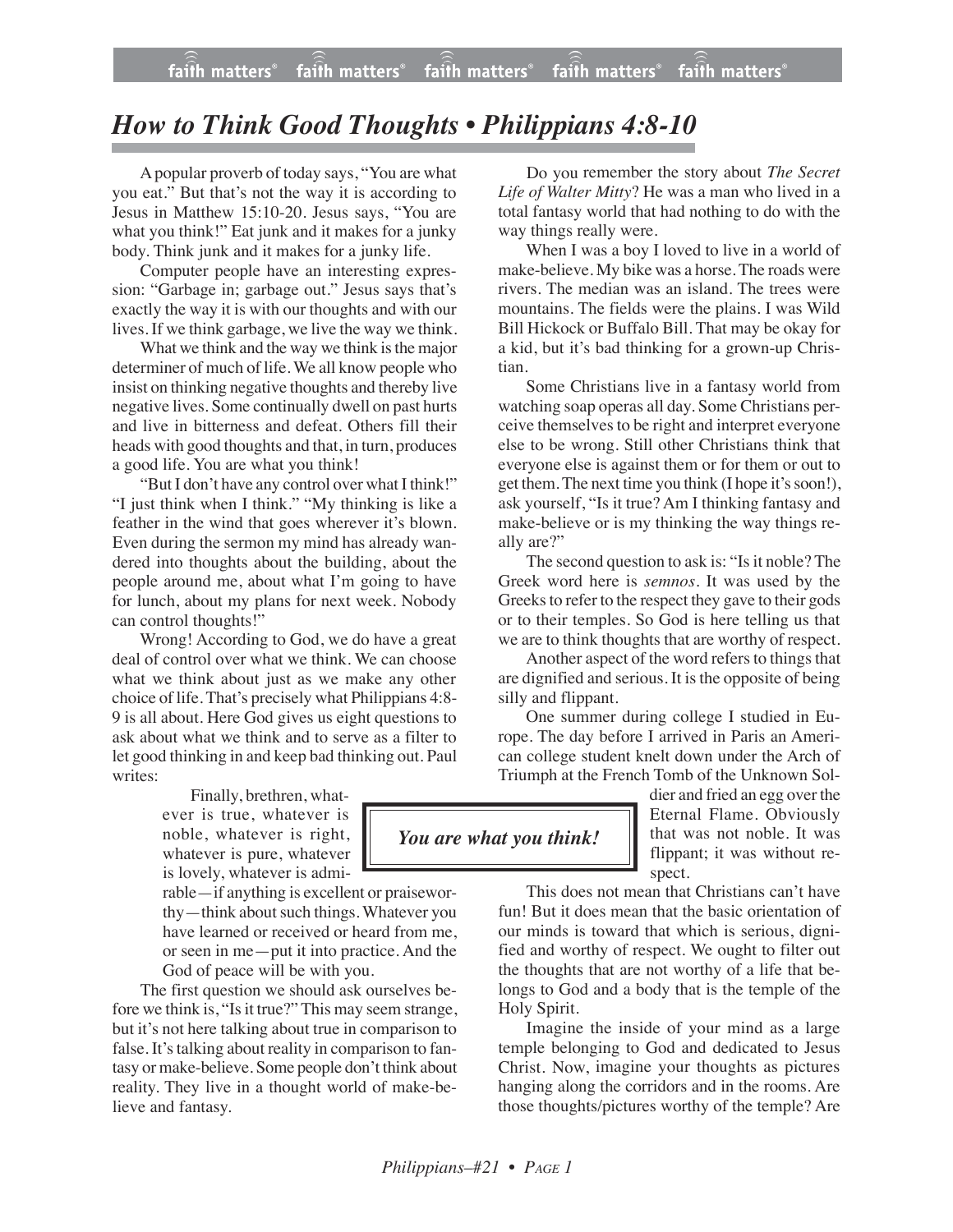they noble? As thoughts come up for thinking, make a conscious decision as to whether or not they should be hung on the walls of your mind. "Are these thoughts noble?"

The third question we must ask is: "Is it right? This word literally means conforming to the laws of God and man. It refers to thoughts that view things from God's righteous perspective. In some ways this is the easiest and in some ways this is the hardest of all the questions. How does God see what I am thinking about? Am I thinking God's thought after him?

When a fellow Christian does something I don't like, do I get angry and hateful or do I see that person as a fellow sinner for whom Christ died? Do I think of Easter as a time for new clothes and Easter bunnies or as a celebration of Christ's resurrection? Do I think of Sunday as a day off of work or as the Lord's Day given specially to honor him?

Let's try our imaginations again. This time think of your mind as a courtroom with God sitting at the bench. One by one we bring our thoughts past him for review. Include those that conform to his law and way of thinking and exclude those that are not right.

Another question to ask is this: "Is it pure?" This has to do with morality and means "morally undefiled". Perhaps impure sexual thoughts are the most difficult to filter out in our sexually suggestive society. Some people get into real trouble on this one. They look everyone over as a potential sex partner. They see sexual symbolism in everything and repeatedly dwell on it. Their minds have dwelled so long on the impure that they are deeply grooved and hard to change.

Please don't think that all sexual thoughts are bad! Sex was God's idea in the first place and right sexual thinking is thinking in tune with God.

Do you ever drive around and look at other people's homes? Maybe you're the type who visits all the open houses. There are two ways to look and think. You can admire a beautiful home, or you can covet that home to the point that you think about it all the time, begin to despise your own home and maybe even begin to plot ways of getting that neighbor's house or one like it.

The same goes for sexual thinking. You can admire beauty, but watch out when it becomes lust that continually lingers on your mind, causes you to despise your mate or leads you to plot ways to act immorally.

Impure thoughts are the easiest to do something

about and the easiest to let run wild. If your mind starts to allow in ideas of illicit sex, if you begin to roll over in your mind the body of another person, if you begin to think through what it would be like to—*change your mind*! Force yourself to do something else. Purposely choose to think about something else.

It's up to us! What do you think? Is it pure?

The fifth question we need to ask is: "Is it lovely?" This means is it winsome, agreeable, pleasant or amiable. I like the way William Barclay puts it. He says, "It is that which calls forth love".

Here's a test that's easy to conduct. Pick somebody you really like and somebody you don't like. Who comes to your mind right away? Okay, now think some thoughts about both of those people. Do your thoughts call forth love for those persons? You see, thoughts of criticism and vengeance and bitterness are not lovely. Thoughts of kindness and goodness and consideration are lovely thoughts and the kind God encourages us to think.

Let's again imagine the rooms of our mind. Step with me for a moment into the guest rooms where all the people you think about stay—parents' room; children's rooms; employer's room; pastor's room; neighbor's room; anybody's room. Pretend that there is a table in that room with a flower vase on it and you are going to decorate the room. You may choose between something unlovely such as briars and poison ivy and Canadian Thistle or you may choose the loveliness of roses and carnations and orchids.

God calls us to decorate all the guestrooms of our minds with the lovely thoughts of kindness, goodness, patience, love and forgiveness. Ask yourself before you think, "Is it lovely?"

And then we must ask the question: "Is it admirable?" This means to speak well of someone. It comes from the word the Greeks used to describe the period of holy silence just before a religious sacrifice. William Barclay says that it means "the things that are fit for God to hear." But let's make it as simple as we can. It's to think good thoughts about people.

I am convinced that this is one of the most important steps toward general happiness in life! With just about everybody we know there are things to criticize and things to commend. Aim at always thinking the best of people. Give them the benefit of the doubt. Think good and admirable things about them and try to say good and admirable things about them.